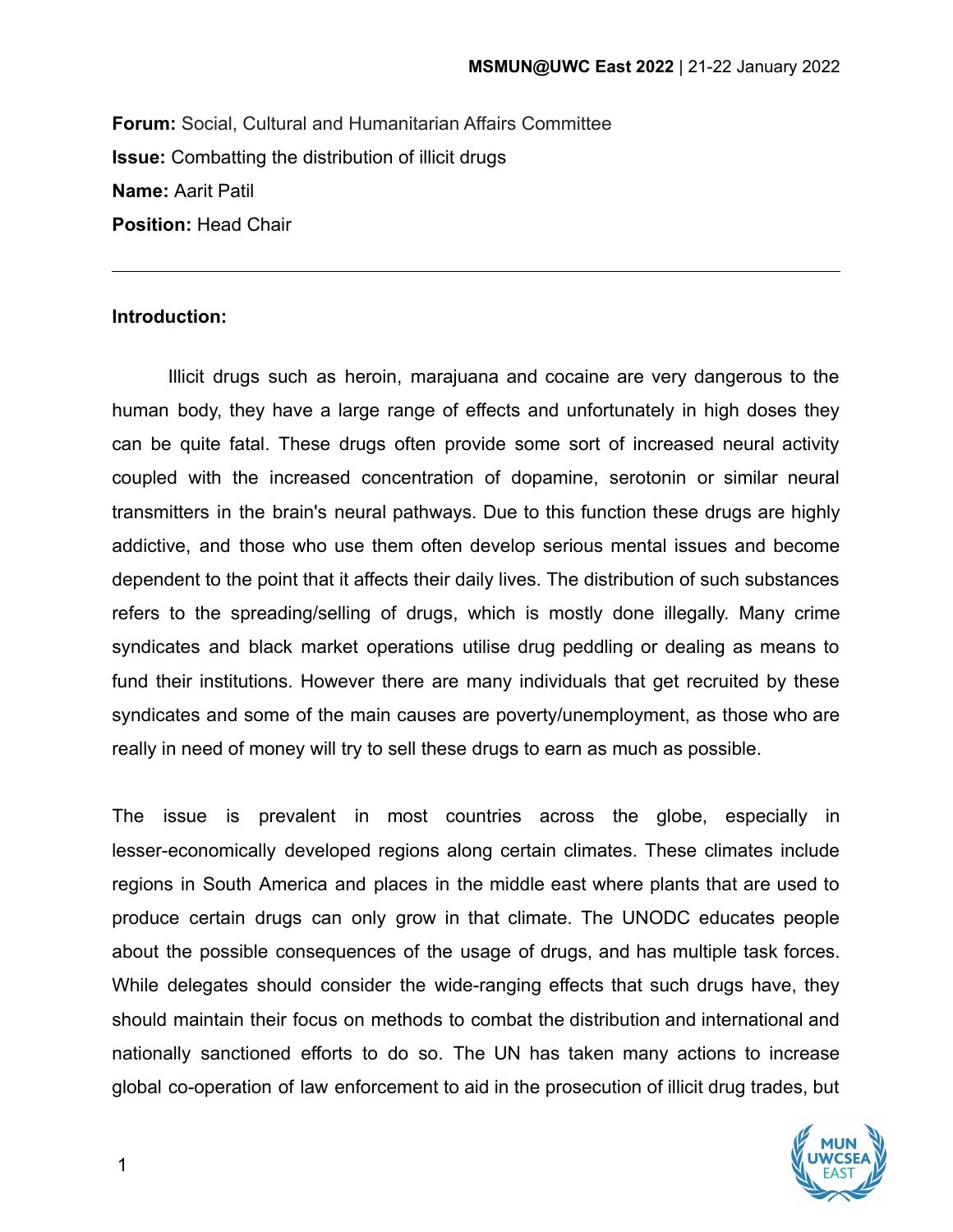also to advocate for greater sentencing for drug usage. Some possible solutions include addressing the legislative loopholes that allow for illicit drug distribution, reducing demand via education or better methods, increasing the punishments given to those who are caught dealing drugs.

#### **Definition of Key Terms:**

- **1. Crime syndicate :** These are criminal organisations that often utilise drugs to raise funds.
- **2. Illicit trade :** The trade of goods considered illegal by international government bodies.
- **3. Addiction :** The process of being dependent on certain substances on a regular basis.
- **4. Drug Trafficking :** Drug trafficking is the movement of drugs across national borders through illegal means.
- **5. Extortion :** When individuals get addicted to drugs, drug traffickers use this to sell more products to them, and this forces them into being extorted, which is when they are forced to pay financially.

## **Background Information**

#### **The Americas**

Within the North American and South American continent, there has been a considerable increase in drug trafficking dating back to the post war period. This is, in part, due to the lack of government regulation in certain regions of South America. There are regions where drugs such as cocaine and heroin can be quite easily produced due to the climate and the humidity, as well as the soil culture. These regions are also mainly under-developed and ravaged by the strong presence of gangs and other criminal organisations that often use their drug trafficking methods to collect money to develop political power in the region. Drugs that are produced also then move up into Northern America and down to the lower regions of South America. Due to the

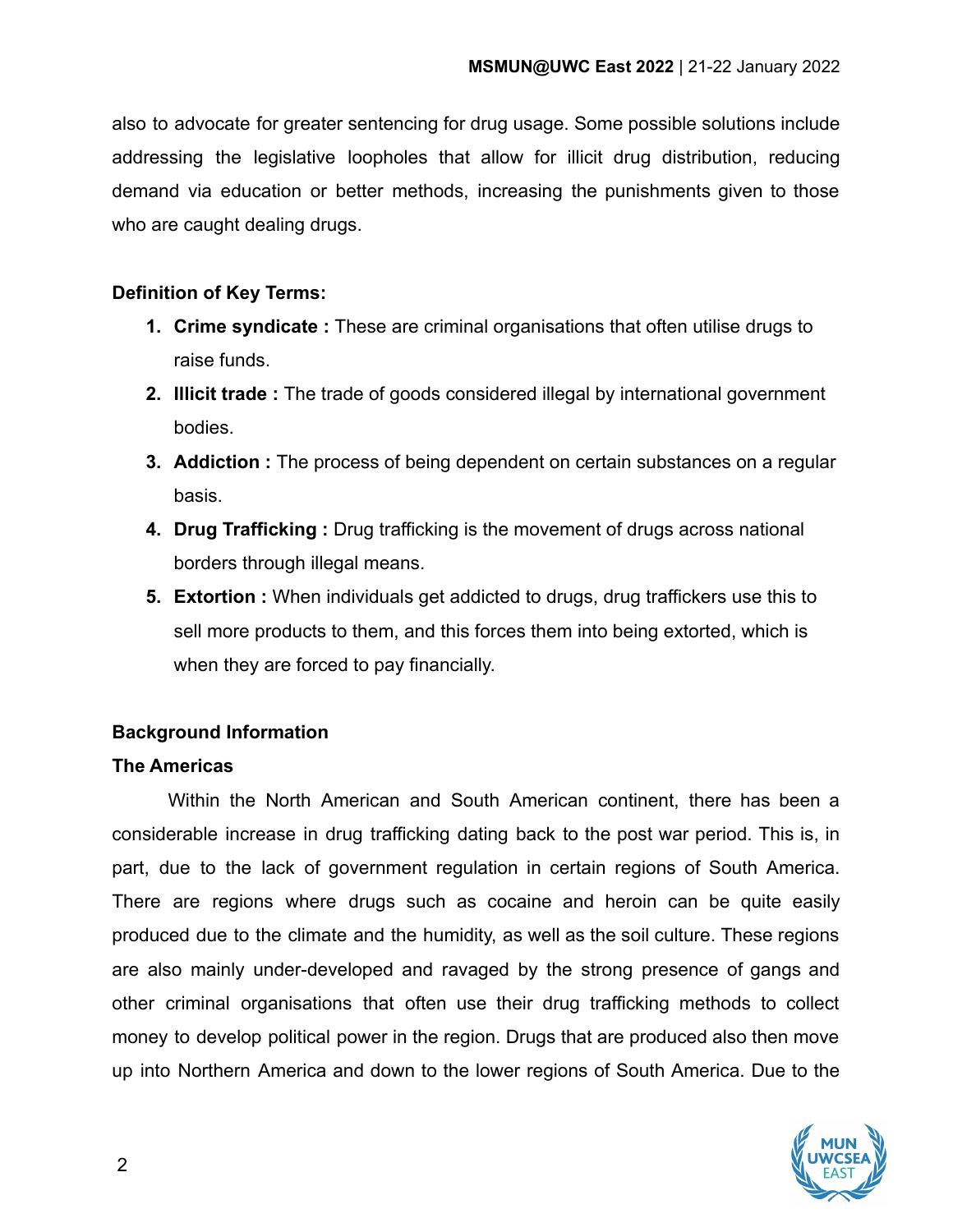large amount of money and a depression in the economy due to increased inflation. Northern America saw unemployment rise and in the 1970s, drugs had flooded the streets and this is when drug use had first peaked.. However, nowadays with regulation drug usage has started to fall.

#### **Europe**

Europe used to have a large drug epidemic with many people addicted to drugs produced in the Middle East, specifically Afghan opium. However at this time many governments had acted to divert the flow and crack down on the organisations that provided these drugs. In addition, since the founding of the United Nations the continent has been able to better control the flow of goods and are much better than other regions at tracking down drug traffickers. Drug operations have also become increasingly local in this region which arises a separate issue to deal with. Although from the 1990s these countries have also made the decision to make certain drugs legal as well as treating the use of drugs less as a crime and more as an issue that need to be solved with rehabilitation, essentially turning drug users into victims, this is relatively new but has shown some positive effects.

#### **Asia**

Asia, which includes the Middle East as its largest producer of drugs, due to its climate as well as the lack of government authority over large parts of the region, many militia groups and terrorist groups utilise drugs as a way to raise money for their organisations. Most notable groups like the Taliban in Afghanistan use drugs and especially heroin and opium as a way to fund their military activities, these drugs then move into more populous regions such as Southeast Asia, India and China. The lack of coordinated law enforcement in the region as well as a lack of checks on goods and services entering and leaving the region has led to increased drug trafficking. Ever since the region saw an increase in economic activity from the early 2000s it was followed by a larger consumption of drugs in the region. Specifically in the "golden triangle" a term

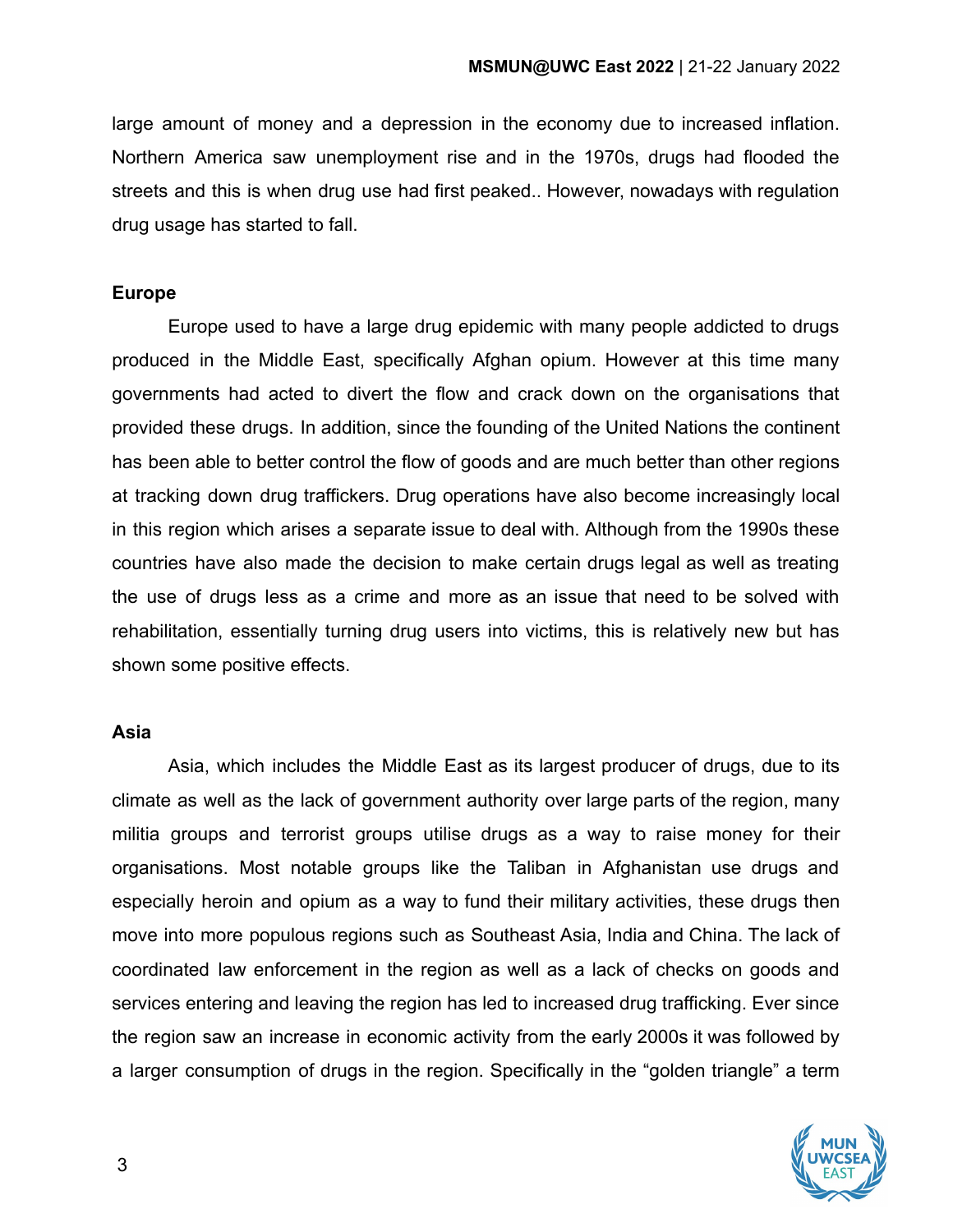used to denote a region of southeast asia in which the drug trade is especially prevalent.

#### **Current Situation**

In 2015, the United Nations Office on Drugs and Crime (UNODA) estimated that 250 million people, or roughly 5% of the world's population, were using drugs. EU users spent upwards of €27 billion in 2016 on illicit drugs, and 29.5 million were dependent and required treatment. In the United States, addiction rates are at an all-time high due to the long standing availability of drugs in the market many individuals have gotten the chance to develop their addictions so whilst less drugs may be entering, due to more advanced anti-drug operations, the same people are still addicted to drugs if not more.

The main issue in the current day and age is the factor of the internet, whilst the internet has been around for a while, some more new additions to the internet such as social media and crypto currency have allowed for the drug trafficking industry to flourish in unimaginable ways. Social media allows for the users and the suppliers to reach each other more easily, out of the purview of law enforcement. This is equivalent to cryptocurrency which in most places do not have the necessary precautions and regulations to control its movement. The unregulated market of crypto currency allows for these drug transactions to happen outside of normal financial institutions, and due to their blockchain method everything is done very discreetly and at times incredibly difficult to catch.

#### **Asia**

The golden triangle is the area where the borders of Myanmar, Laos and Thailand converge, and has long been notorious for drug production, especially in Myanmar. Opium production in Myanmar is the world's second-largest source of opium after Afghanistan, producing some 25% of the world's opium, forming part of the Golden

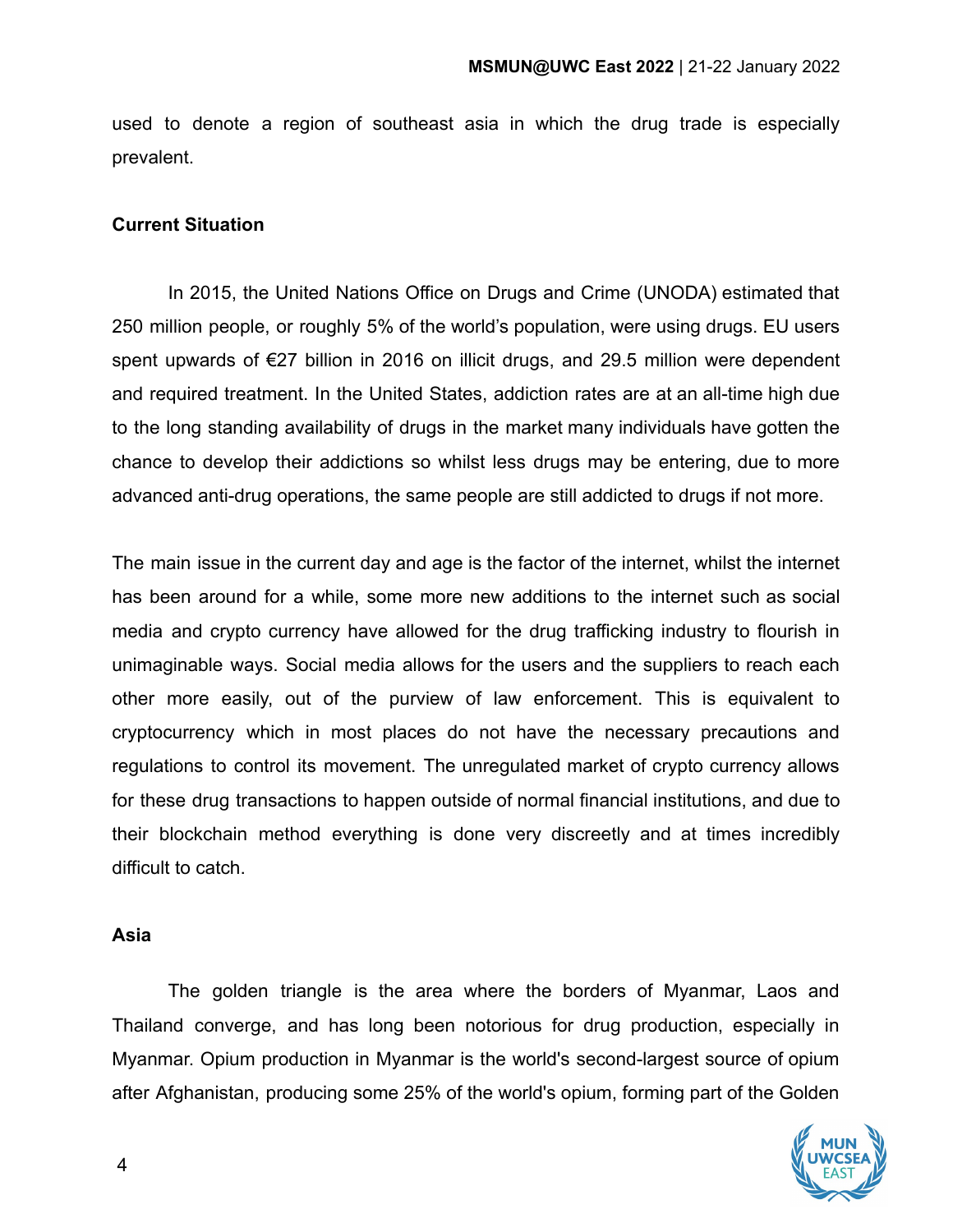Triangle. However, since 2015, opium poppy cultivation in Myanmar has declined year-on-year. According to the UNODC, since 2013, opium production has halved. Nonetheless, Myanmar is the leading global producer of methamphetamine, and there are growing signals that the issue is only worsening.

#### **Middle East**

The Golden Crescent region of South Asia - comprising Afghanistan, Iran, and Pakistan - is the principal global site for opium production and distribution. Since the late twentieth century, war, terrorism, and a turbulent political landscape have led to a sharp rise in opiate production and distribution. Of these three nations, Afghanistan produces the most illicit opium (over 90% according to Interpol), due to lengthy conflict having worsened already weak socioeconomic and political conditions.

## **South America**

The illegal drug trade in Latin America concerns primarily the production and sale of cocaine and cannabis (marijuana), including the trafficking of these illicit drugs to primarily American and to a lesser extent, European markets. Coca cultivation (the plant from which cocaine is derived from) is concentrated in the Andes of South America, particularly in Colombia, Peru and Bolivia; this is the world's only source region for coca. Colombia is said to produce around 43% of the world's cocaine. Cocaine cartels are particularly vicious and notorious in Latin America, the most famous of which are most likely the Colombian cartels, especially the Medellin Cartel which was led by Pablo Escobar.

**Major Parties Involved and Their Views**

**Golden triangle nations (Myanmar, Laos, Thailand)**

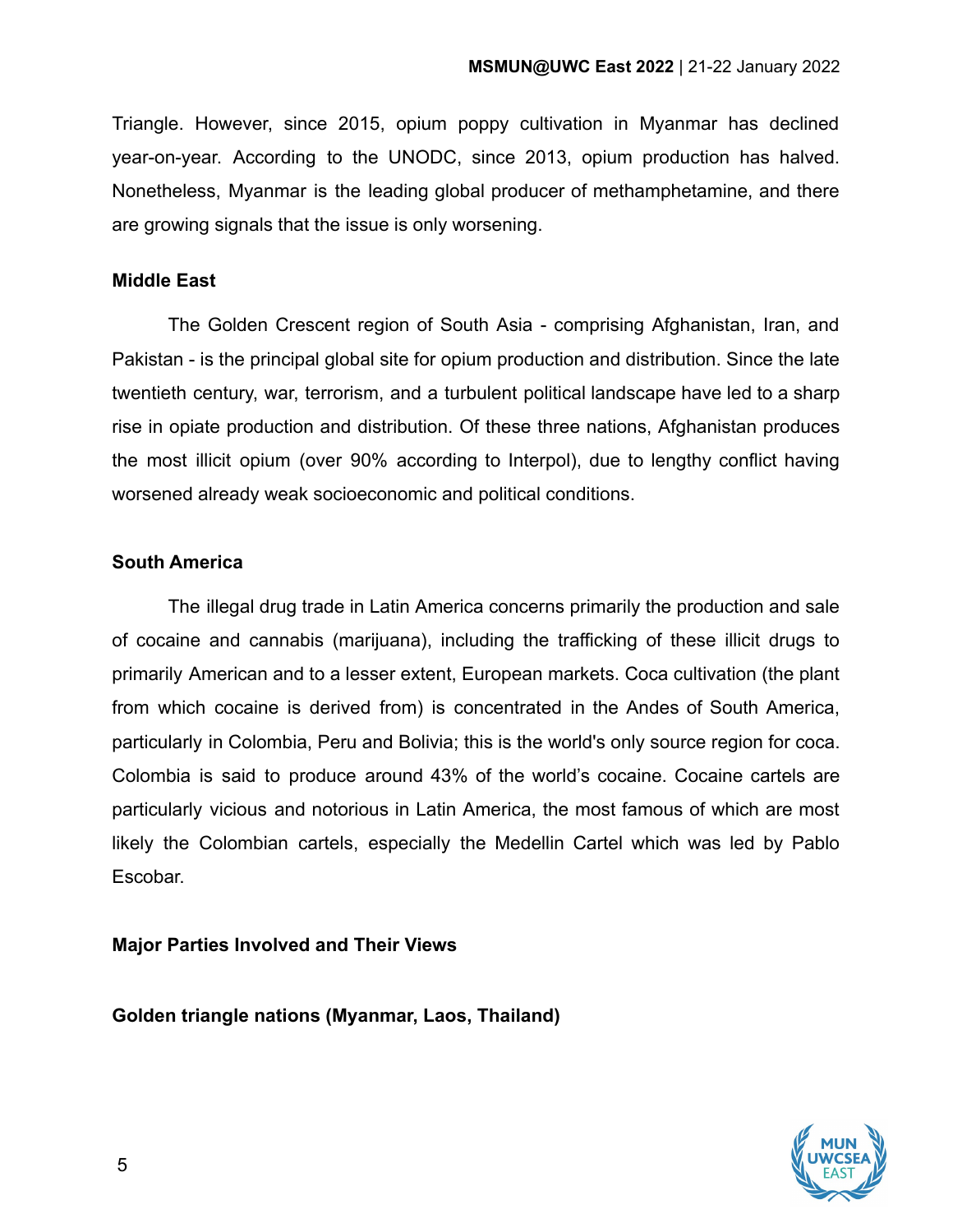None of the golden triangle nations have implemented effective policies against drug trafficking, although there have been sustained yet modest attempts. At the same time, however, corruption among civilian and military personnel and their involvement in narcotic trafficking reportedly continue as well. The US has in many instances become involved with aiding these nations in developing measures against drug trafficking due to their personal stake in the issue (much of golden triangle produced drugs are trafficked to the United States). Delegates are advised to keep in mind the nuance of the situation as many of these nations depend upon drug cultivation as a key part of their GDP and the possible negative effect upon millions of livelihoods if overly simplistic measures are taken.

#### **Golden crescent nations (Afghanistan, Iran, Pakistan)**

Each of the aforementioned are Muslim nations thus their national drug policies tend to be extremely strict, with each having the ability to exercise the death penalty against any serious offenses - due to the prohibition of intoxicants under Shari'a law. Even with this rigidity, the situation in these nations is still complex. In Afghanistan, the Taliban do not rely on opium income to operate, although it is a supplement to their revenue. Previous attempts to decrease opium cultivation may have led to the destabilising of the group's previous rule in 2001, but Taliban spokesman Zabihullah Mujahid at his first press conference after the group took control of Kabul said that "Afghanistan will not be a country of cultivation of opium anymore [...] the international community needs to help us." The US has also contributed to anti-drug measures in this region too, but to only modest effect.

## **Andean nations (Colombia, Peru, Bolivia and Ecuador)**

The Andean nations have strict drug policies yet the illicit drug trade has contributed to governmental corruption (the same can be said about corruption's effect upon the illegal drug trade). Hence, national responses are similar to nations in the

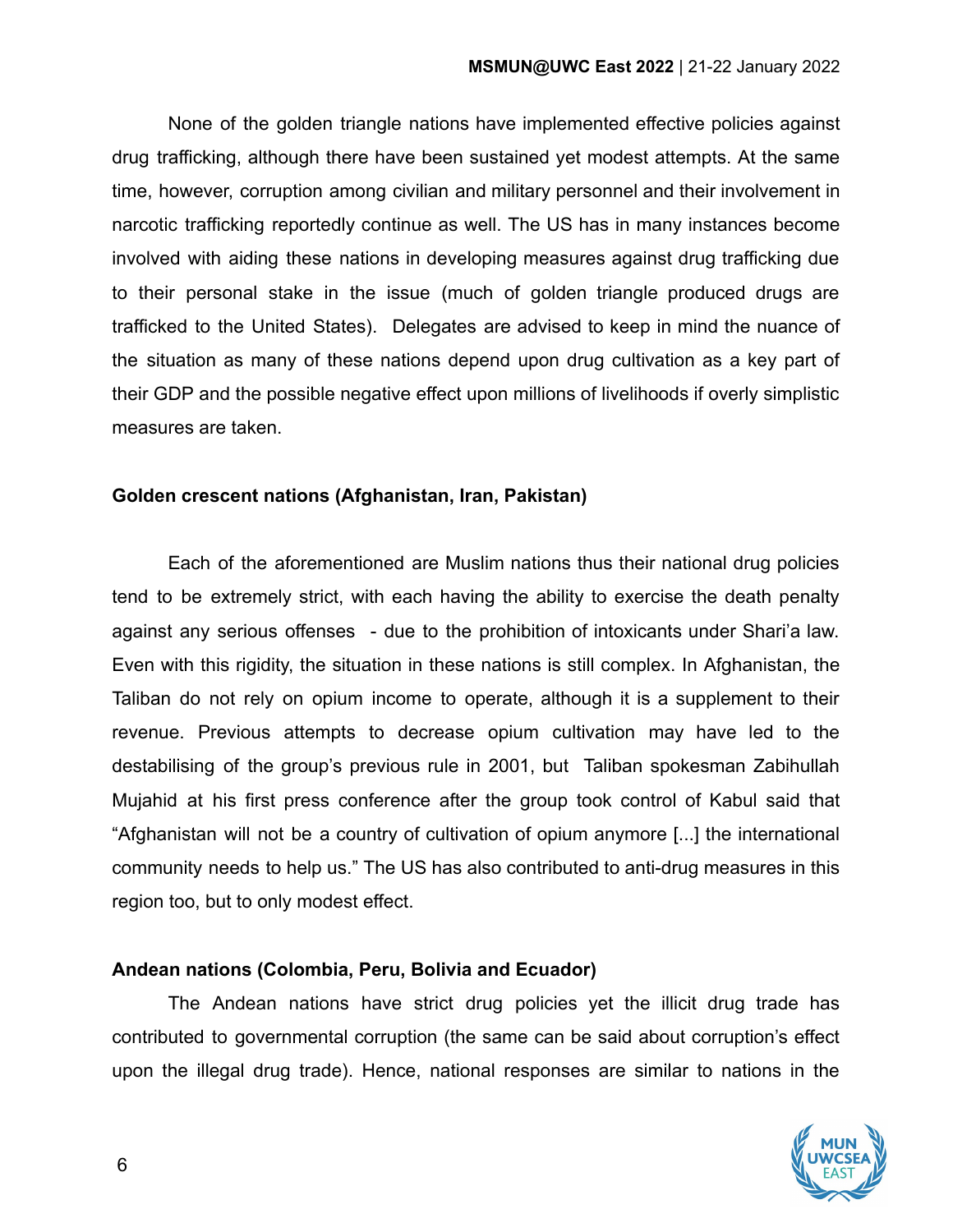golden crescent and triangle - working to act against drug proliferation yet often dependent upon the illicit drug trade as part of their GDP and suffering from corruption which prohibits meaningful action. The US 'War on Drugs' has been particularly significant in this region due to its proximity and influence over American drug markets. **Interpol**

Interpol is heavily active in regions of Europe and the Middle East, they are also very focused on the controlling of drug trafficking. This is an intergovernmental agency which means they have the ability to track various borders and carefully monitor the shipment of goods, especially drugs. This makes interpol uniquely suited to the job of tracking down drug trafficking operations. Due to the legal role of interpol as well as the governmental decree that it is provided they can also more easily apprehend suspects and also prosecute them. INterpol runs various task forces that combat certain illicit drug trade routes.

# **UNODC (United Nations Office of Drugs and Crime)**

UNODC is the official UN body that is in charge of the organisation of member nations of the UN in the drafting of legislation and policy that will help decrease drug trafficking on an international level. The UNODC is a very special agency as it has the decree of the United Nations and also has the co-operations of multiple member nations. It has the ability to influence the policies around drug trafficking which is one of the most effective ways to combat that issue. The UNODC is very critical in the formation of legislation with many countries to draft global solutions since the drug trade is a very global issue and requires the work of international institutions.

## **UN Involvement, Relevant Resolutions, Treaties and Events**

Below are treaties, resolution and events by the United Nations and their relevant bodies that tackle the issue of illicit drug trafficking:

● Realignment of the functions of the United Nations Office on Drugs and Crime and changes to the strategic framework, 22 July 2010 ([E/RES/2010/21\)](https://www.unodc.org/documents/commissions/CND/Drug_Resolutions/2010-2019/2010/ECOSOC_Res-2010-21.pdf)

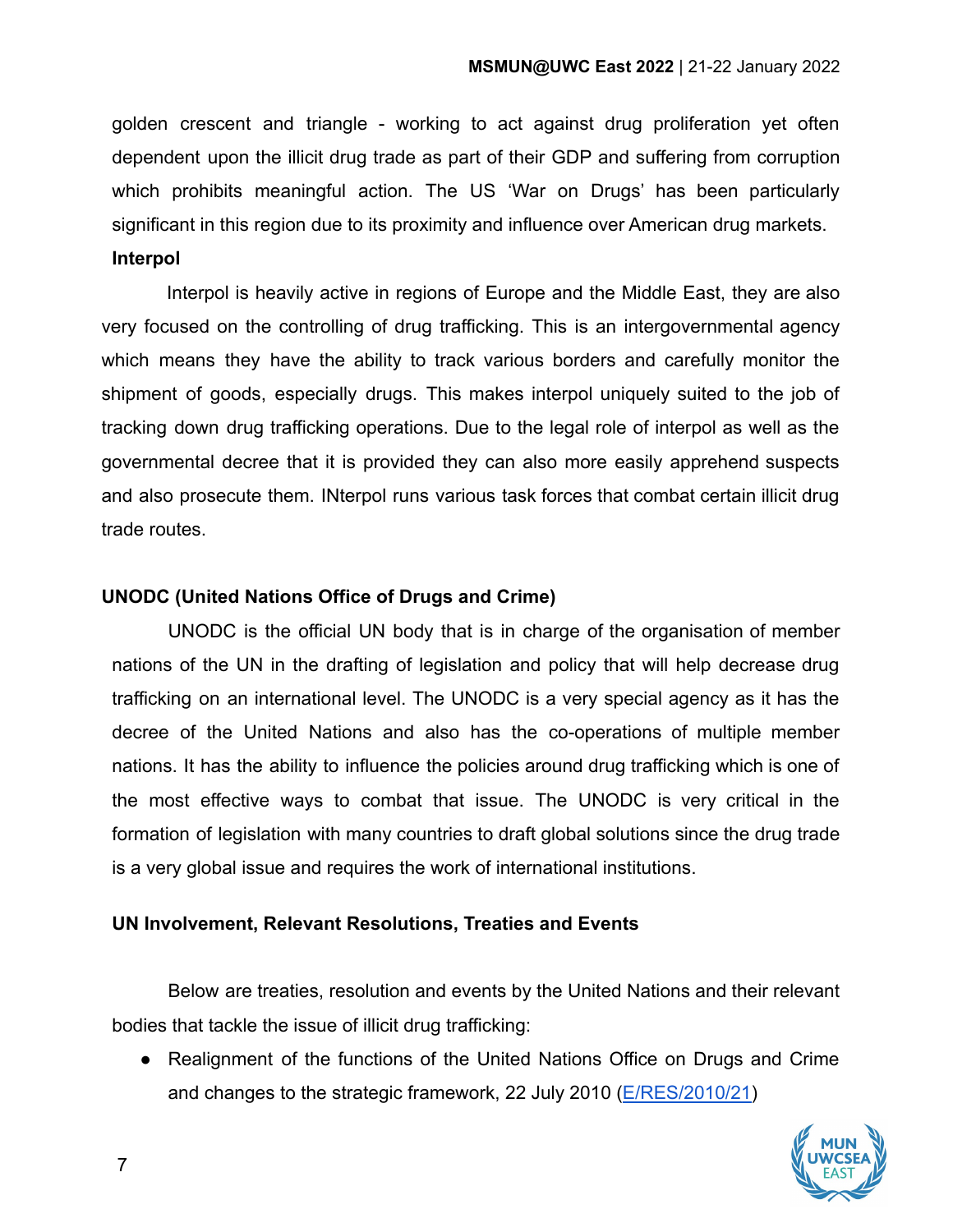- Strengthening regional cooperation between Afghanistan and transit States and the contribution of all affected countries to counter-narcotics efforts, based on the principle of common and shared responsibility, 12 March 2010 ([Resolution 53/5](https://www.unodc.org/documents/commissions/CND/Drug_Resolutions/2010-2019/2010/CND_Res-53-5.pdf))
- Report of the Commission on Narcotic Drugs on its fifty-third session and provisional agenda and documentation for its fifty-fourth session, 22 July 2010 ([E/DEC/2010/244](https://www.unodc.org/documents/commissions/CND/Drug_Resolutions/2010-2019/2010/ECOSOC_Decision-2010-244.pdf))

## **Possible Solutions**

There are a variety of possible solutions that can tackle this issue in a variety of ways that address the new difficulties that one can notice with this issue, notably the way in which crypto currency and social media have changed the drug trafficking landscape in irrevertible ways. These solutions include…

- Greater regulation of cryptocurrencies and the financial dark web, where drugs funding can be done with very little governmental oversight.
- More regulation on social media that prevents the connection of those associated with drug trafficking to those who are known drug users.
- Clearing legislative loopholes and border laws that allow for certain contraband to be moved without the oversight of correct law enforcement authorities.
- Stricter laws against those who traffic drugs compared to those who consume drugs allowing for drug users to be more complacent in investigations and decreasing drug trafficking simultaneously.

## **Bibliography**

## **Useful Links**

- <https://www.unodc.org/unodc/en/strategy/index.html>
- [https://www.europol.europa.eu/crime-areas-and-trends/crime-areas/drug-trafficki](https://www.europol.europa.eu/crime-areas-and-trends/crime-areas/drug-trafficking)

[ng](https://www.europol.europa.eu/crime-areas-and-trends/crime-areas/drug-trafficking)